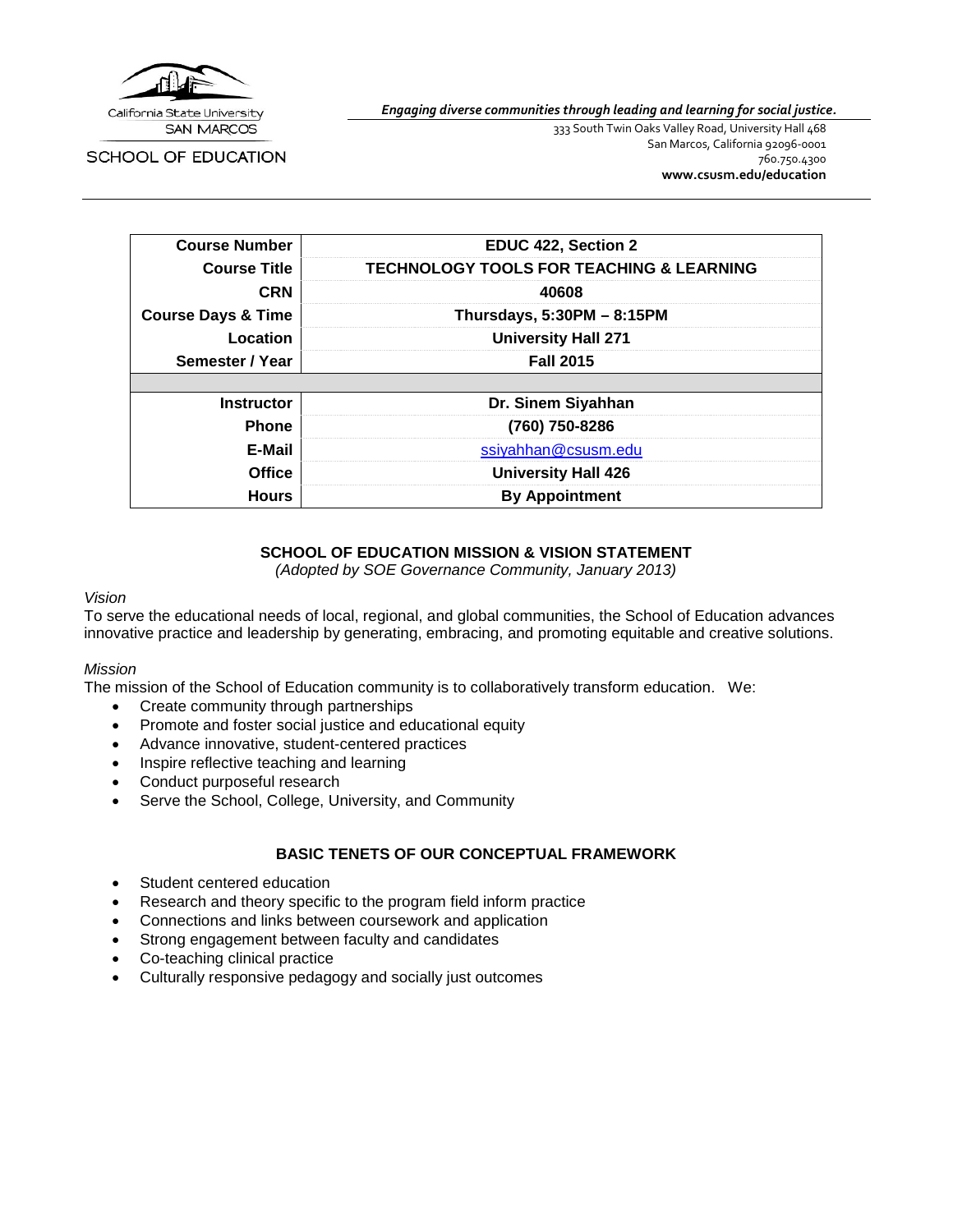# **TABLE OF CONTENTS**

| 1. |  |
|----|--|
| 2. |  |
| 3. |  |
| 4. |  |
| 5. |  |
| 6. |  |
|    |  |
|    |  |
|    |  |
|    |  |
|    |  |
|    |  |
|    |  |
|    |  |
|    |  |
|    |  |
|    |  |
|    |  |
|    |  |
|    |  |
|    |  |
|    |  |
|    |  |
|    |  |
|    |  |
|    |  |
|    |  |
|    |  |
|    |  |
|    |  |
|    |  |
|    |  |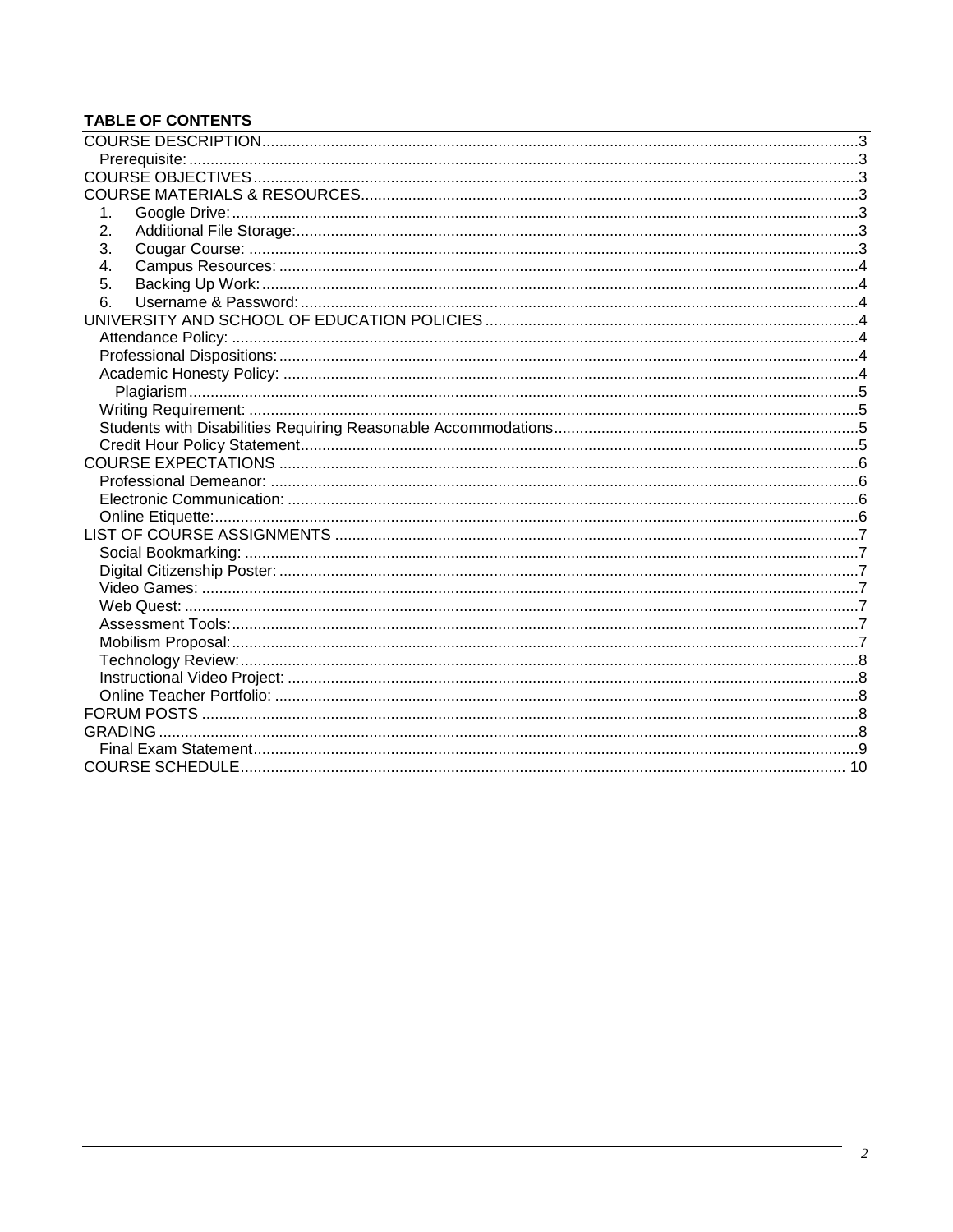### **COURSE DESCRIPTION**

<span id="page-2-0"></span>**Catalog:** Focuses on knowledge and skills necessary to apply education-oriented productivity tools, graphic organizers, database and spreadsheets, presentation tools, school-appropriate multimedia tools, and communication tools. The course meets the technology prerequisite skill requirement for entering the credential program.

**Instructor:** This course is designed to help students who are seeking to enter to the Multiple and Single Subjects Credential Program to develop the skills, knowledge, and attitudes necessary to effectively integrate technology into classroom teaching and learning. The successful teacher candidate will be able to merge technology, pedagogy, and subject matter to meet the needs of students with diverse backgrounds. Moving beyond procedural knowledge of the steps involved using a piece of technology, this course will help teacher candidates develop problem solving, strategic thinking, critical thinking, communication, and collaboration skills around various technology tools.

## <span id="page-2-1"></span>**Prerequisite:**

The prerequisite for this course is basic computer knowledge and skills such as turning a computer on and off; opening, saving, and deleting a file; creating and deleting a folder; using e-mail and web browsers (i.e. Internet Explorer, Safari, Firefox, Google Chrome). Students may demonstrate their basic knowledge and skills by completing the campus-wide computer competency requirement (CCR) or a computer course within the last 12 months with a grade B or above.

## **COURSE OBJECTIVES**

<span id="page-2-2"></span>In the end of this course, teacher candidates will demonstrate competence in:

- (a) using a variety of educational technology tools that are applied in teaching and learning within the credential program and used in public school settings, and
- <span id="page-2-3"></span>(b) meeting the International Society for Technology in Education (ISTE) **Teacher Standards** as an evidence of meeting Teacher Professional Expectation (TPE) 14.

## **COURSE MATERIALS & RESOURCES**

### <span id="page-2-4"></span>**1. Google Drive:**

This is an online file storage service provided by Google. It allows users to create, share, and collaboratively edit files stored in the cloud. Students should have access to Google Drive through their CSUSM e-mail. If you do not have access to Google Drive, you can create an account at drive.google.com. Directions on how to create an account are available at:<https://support.google.com/drive/answer/2424384?hl=en>

### <span id="page-2-5"></span>**2. Additional File Storage:**

While you can create, upload, and store files using Google Drive, you may need to use an additional secondary cloud file storage service such as Dropbox (You can create an account at [www.dropbox.com\)](http://www.dropbox.com/) and/or purchase a USB stick (8GB or larger) to store large files.

### <span id="page-2-6"></span>**3. Cougar Course:**

Course materials, assignment instructions, and grades will be available on Cougar Course site. Available at: [http://cc.csusm.edu/.](http://cc.csusm.edu/) Be sure to set your preferred email in your profile settings of Cougar Courses so that you receive important announcements and communications. It is your responsibility to check the course site regularly and bring any issues immediately to the instructor's attention.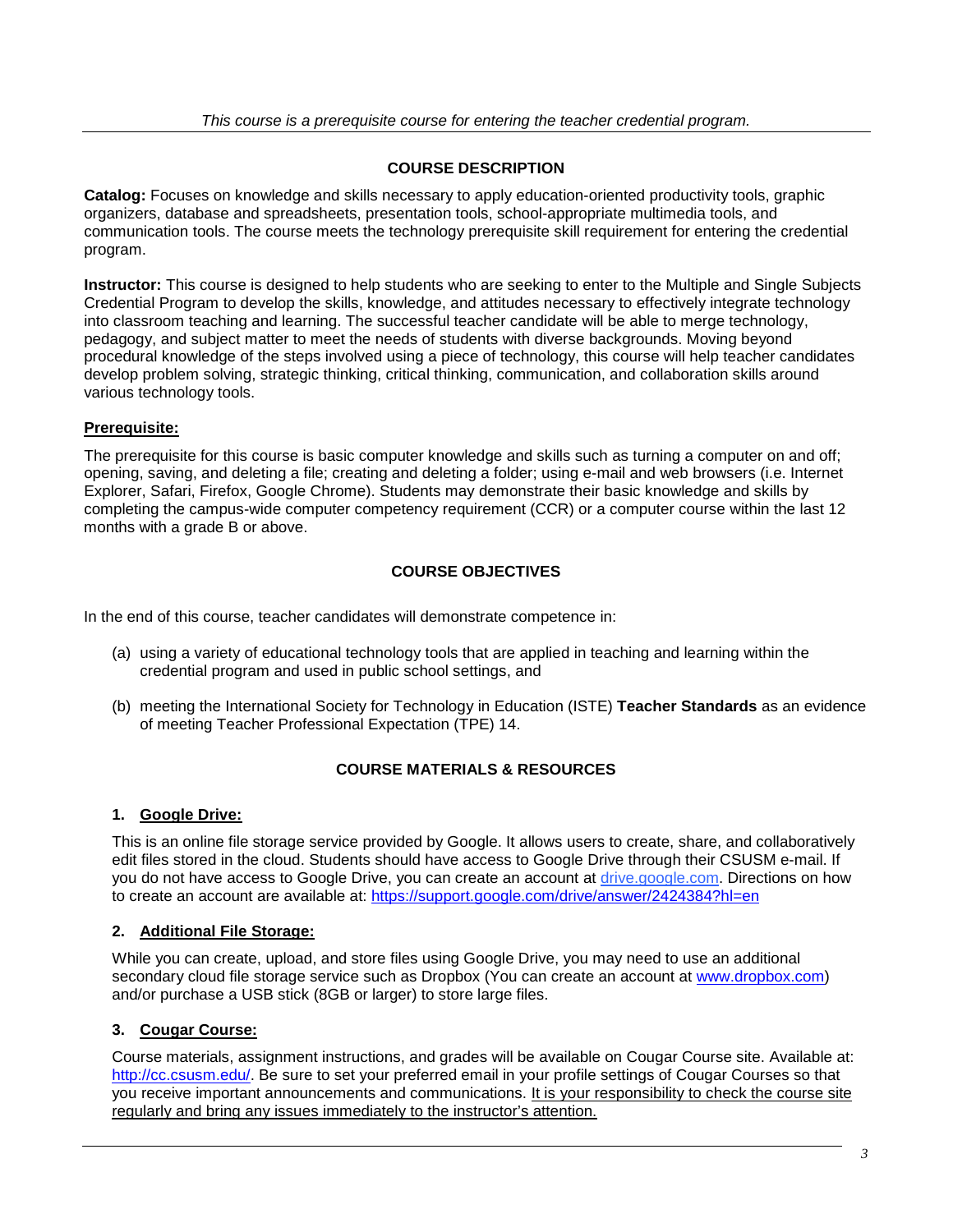## <span id="page-3-0"></span>**4. Campus Resources:**

In addition to attending class meetings, students may need to use campus resources for some assignments. It is the student's responsibility to make arrangements to have the technology resources available in order to complete scheduled assignments and due dates. All students must plan times they can work in labs on campus. Students are required to check campus resources and availability of labs. Mac computers are available in ACD 202, ACD 211, UH 271, and SCI2 306 in addition to other locations such as the library 2<sup>nd</sup> floor.

### <span id="page-3-1"></span>**5. Backing Up Work:**

Many technology platforms you will be using in this course are online and require a username and password. However, for some assignments you will need to take a screenshot or copy/paste your work into a word file, therefore it is important that you backup your work.

### <span id="page-3-2"></span>**6. Username & Password:**

You will be using a variety of online platforms. Avoid creating a new username and password for each platform, instead, use the same username and password for all platforms for you to easily remember.

## **UNIVERSITY AND SCHOOL OF EDUCATION POLICIES**

### <span id="page-3-4"></span><span id="page-3-3"></span>**Attendance Policy:**

Due to the dynamic and interactive nature of courses in the School of Education, all candidates are expected to attend all classes and participate actively. At a minimum, teacher candidates must attend more than 80% of class time, or s/he may not receive a passing grade for the course at the discretion of the instructor. Individual instructors may adopt more stringent attendance requirements. Should the candidate have extenuating circumstances, s/he should contact the instructor as soon as possible.

### <span id="page-3-5"></span>**Professional Dispositions:**

The California State University San Marcos School of Education fosters the development of the following professional dispositions among teacher candidates:

- *Social Justice and Equity*: Candidates appreciate the languages, communities, and experiences learners bring to the classroom. Candidates advocate for and support marginalized communities and individuals.
- *Collaboration*: Candidates learn and practice the skills of collaboration in their coursework and use them in their professional interactions with students, colleagues, parents, caregivers and those in the wider community.
- *Critical Thinking*: Candidates analyze various professional contexts, resulting in more informed decisionmaking about professional practice.
- *Professional Ethics*: Candidates learn to make and act on well-reasoned, principled judgments.
- *Reflective Teaching and Learning*: Candidates critically review their professional practice and the impact it has on student success.
- *Life-Long Learning*: Candidates are committed to actively seeking new knowledge, skills and experiences throughout their career.

### <span id="page-3-6"></span>**Academic Honesty Policy:**

Students will be expected to adhere to standards of academic honesty and integrity, as outlined in the Student Academic Honesty Policy. All assignments must be original work, clear and error-free. All ideas/material that are borrowed from other sources must have appropriate references to the original sources. Any quoted material should give credit to the source and be punctuated accordingly.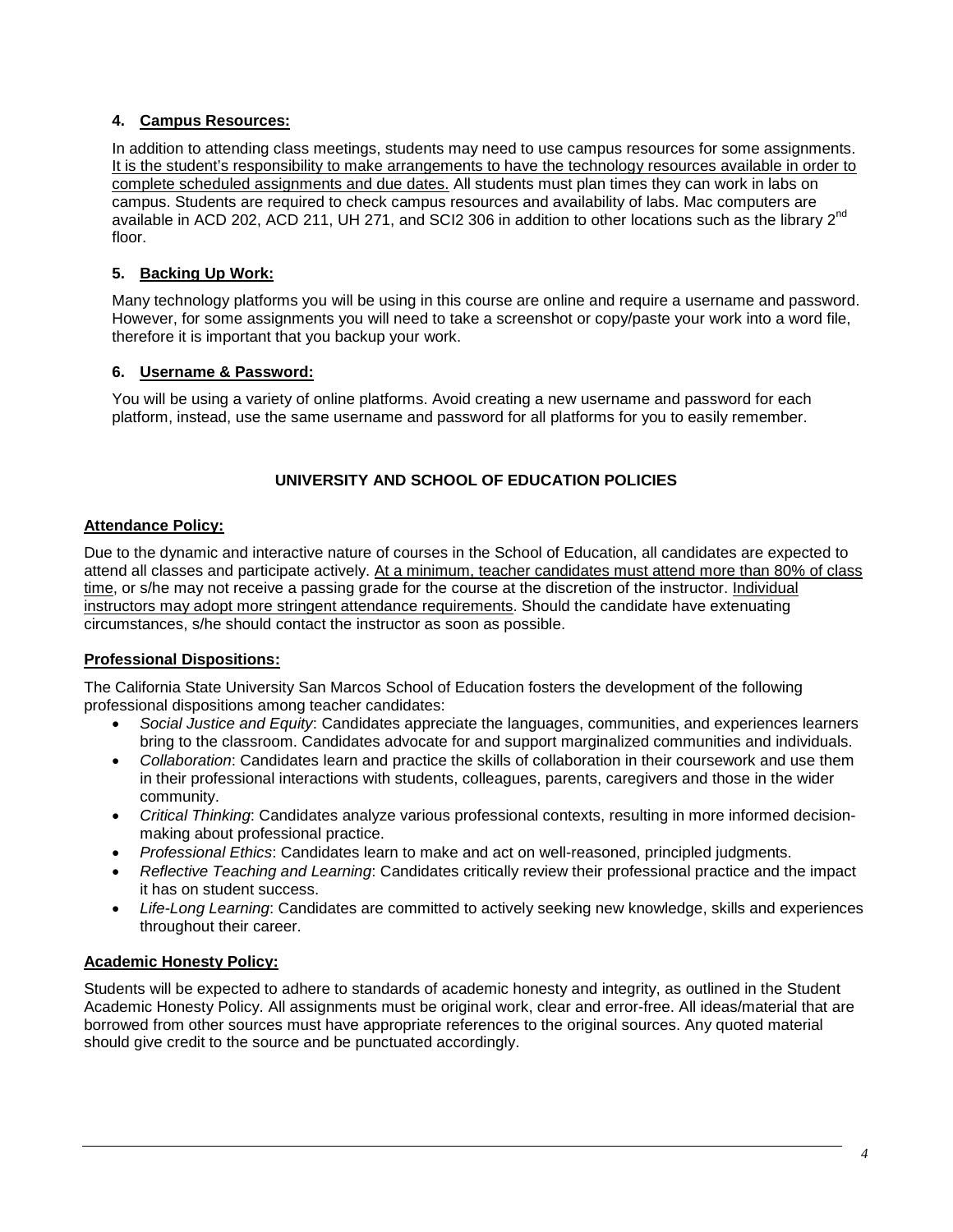Academic Honesty and Integrity: Students are responsible for honest completion and representation of their work. Your course catalog details the ethical standards and penalties for infractions. There will be zero tolerance for infractions. If you believe there has been an infraction by someone in the class, please bring it to the instructor's attention. The instructor reserves the right to discipline any student for academic dishonesty, in accordance with the general rules and regulations of the university. Disciplinary action may include the lowering of grades and/or the assignment of a failing grade for an exam, assignment, or the class as a whole.

Incidents of Academic Dishonesty will be reported to the Dean of Students. Sanctions at the University level may include suspension or expulsion from the University.

<span id="page-4-0"></span>Refer to the full Academic Honesty Policy at: [http://www.csusm.edu/policies/active/documents/Academic\\_Honesty\\_Policy.html](http://www.csusm.edu/policies/active/documents/Academic_Honesty_Policy.html)

### **Plagiarism**

As an educator, it is expected that each candidate (course participant) will do his/her own work, and contribute equally to group projects and processes. Plagiarism or cheating is unacceptable under any circumstances. If you are in doubt about whether your work is paraphrased or plagiarized see the Plagiarism Prevention for Students website [http://library.csusm.edu/plagiarism/index.html.](http://library.csusm.edu/plagiarism/index.html) If there are questions about academic honesty, please consult the University catalog.

### <span id="page-4-1"></span>**Writing Requirement:**

The CSUSM writing requirement of 2500 words is met through the completion of course assignments. Therefore, all assignments will be looked at for content, organization, grammar, spelling, and format. If needed, it is suggested that you make an appointment with the Writing Center [\(http://www.csusm.edu/writing\\_center/\)](http://www.csusm.edu/writing_center/) to seek help with writing skills before submitting your written assignments.

Because it is important for teachers to be able to effectively communicate their ideas to students, parents, colleagues, and administrators, writing that is original, clear and error-free is a priority for the School of Education.

#### <span id="page-4-2"></span>**Students with Disabilities Requiring Reasonable Accommodations**

Candidates with disabilities who require reasonable accommodations must be approved for services by providing appropriate and recent documentation to the Office of Disabled Student Services (DSS). This office is located in Craven Hall 4300, and can be contacted by phone at (760) 750-4905, or TTY (760) 750-4909. Students authorized by DSS to receive reasonable accommodations should meet with their instructor during office hours or, in order to ensure confidentiality, in a more private setting.

#### <span id="page-4-3"></span>**Credit Hour Policy Statement**

Per the University Credit Hour Policy:

• Courses with face-to-face instruction (including activity and laboratory modes of instruction)" students are expected to spend a minimum of two hours outside of the classroom each week for each unit of credit engaged in learning.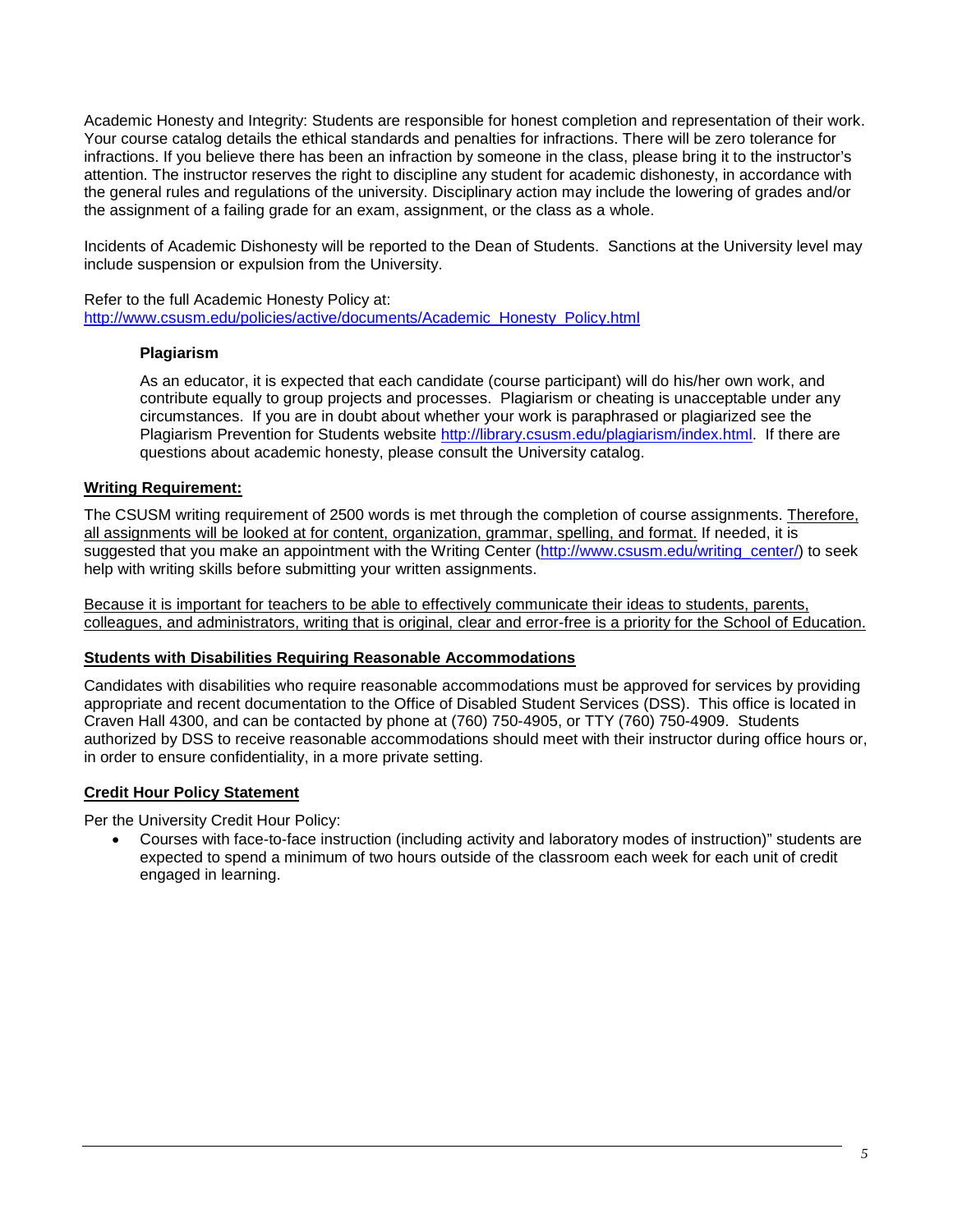### **COURSE EXPECTATIONS**

### <span id="page-5-1"></span><span id="page-5-0"></span>**Professional Demeanor:**

It is expected that students will conduct themselves as professional adults who show respect to others, bring a positive attitude, and demonstrate productive engagement with people, process, and tasks to be completed. Professional demeanor includes, but not limited to, meeting the following expectations:

- 1. Arriving all class meetings **on time**. Emailing the instructor when you are unable to attend class or when you will be late.
- 2. Submitting required assignments **on time**. E-mailing the instructor when you are unable to complete an assignment and need more time. Explaining the reasons for requesting extension, and providing a projected timeline for successful completion of the assignment.
- 3. Approaching problems with a disposition to find solutions rather than feeling helplessness or hopelessness when facing a challenge or difficulty.
- 4. Working respectfully and productively with peers and the instructor in all settings (e.g. whole group, small group, Moodle Forums, one-on-one meetings, study groups, e-mail correspondence) at all times.
- 5. Contributing to and being part of a supportive environment. This includes providing assistance to classmates with technical and/or content issues, interacting with your peers, selecting one or two class "buddies" to ensure that you receive information and handouts if you miss a class, and help you keep track of the course assignments, upcoming tasks, and deadlines.

### <span id="page-5-2"></span>**Electronic Communication:**

Electronic correspondence is a part of professional interactions and the primarily means of communication with the instructor in this course. I check my e-mails twice a day, around NOON and later around 4PM Monday through Friday. If you send me e-mail after 4PM, please do not expect a response until the next day around NOON. I do not check e-mails in the evenings during the week and on Saturdays. On Sundays, I check e-mails around 4PM. If you send me e-mail after 4PM on Sunday, you will receive a response on Monday around noon.

### <span id="page-5-3"></span>**Online Etiquette:**

Please keep in mind that e-mail and on-line discussions are a very specific form of communication, with their own nuances and etiquette. For instance, electronic messages sent with no title or greetings, in all upper case (or lower case) letters, major typos, or slang, often communicate more than the sender originally intended. With that said, please be mindful of all e-mail and on-line discussion messages you send to your colleagues, to faculty members in the School of Education, or to persons within the greater educational community. All electronic messages should be crafted with professionalism and care. Things to consider:

- Would I say in person what this electronic message specifically says?
- How could this message be misconstrued?
- Does this message represent my highest self?
- Am I sending this electronic message to avoid a face-to-face conversation?

In addition, if there is ever a concern with an electronic message sent to you, please talk with the author in person in order to correct any confusion. Be aware that messages sent within an online context may be open to misinterpretation. When concerned, meanings should be verified to clarify sender's intent.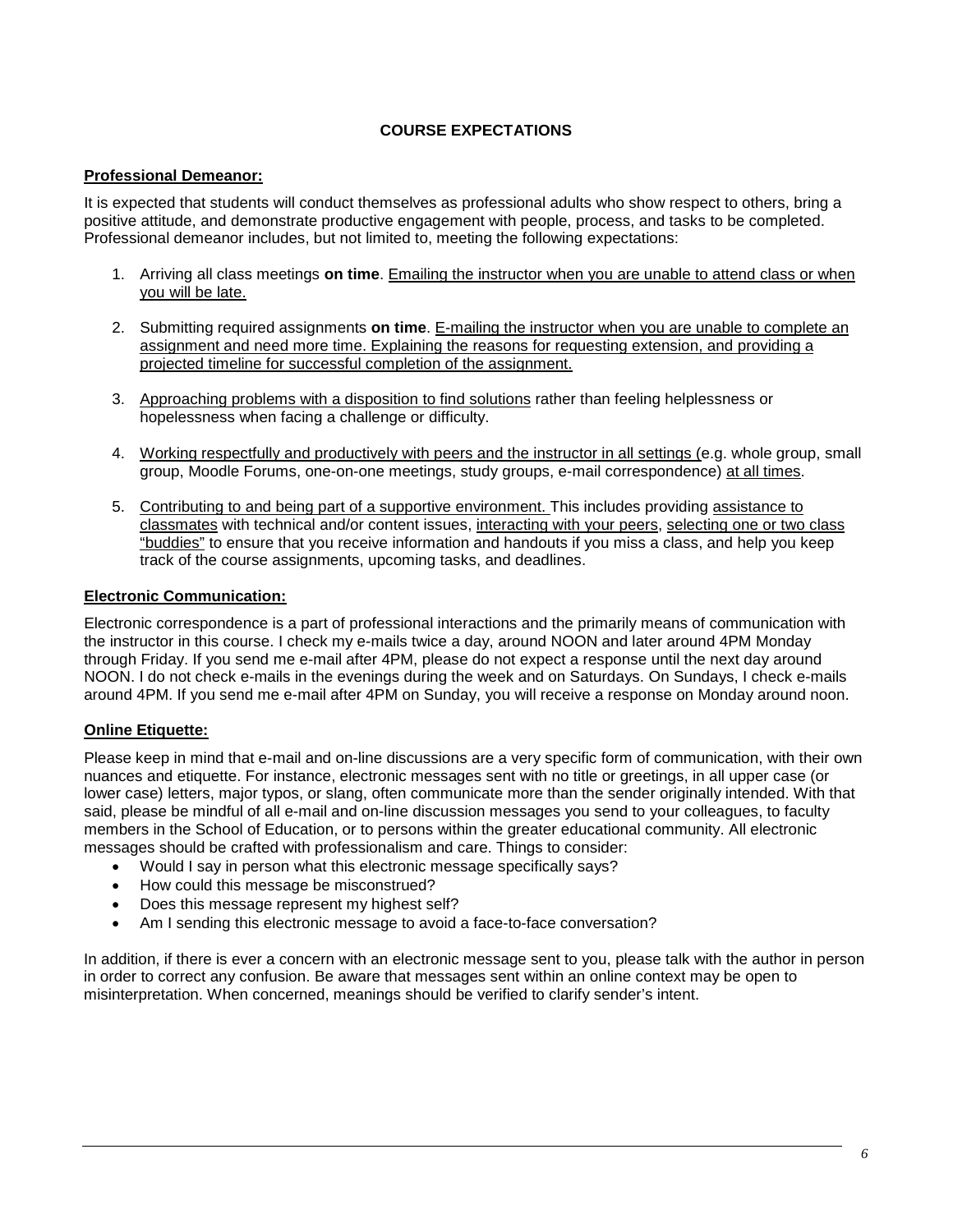### **LIST OF COURSE ASSIGNMENTS**

### <span id="page-6-1"></span><span id="page-6-0"></span>**Social Bookmarking:**

Teachers need to be lifelong learners, have life-long learning tools, and strategies to effectively support student learning. An important aspect of being a lifelong learner is to find resources, engage in collaboration with other teachers and students, and share information with others. For this assignment, you will find, explore, read, and annotate educational online resources using a social bookmarking tool called Delicious [\(www.delicious.com\)](http://www.delicious.com/). You will share your public profile with your peers.

### <span id="page-6-2"></span>**Digital Citizenship Poster:**

Web 2.0 technologies such as social networking sites have changed the way we learn, share, connect, and communicate. To be able to support appropriate uses of technology in-and-out of their classrooms, teachers must address new rules, norms, and responsibilities with respect to privacy, identity, ownership and authorship, credibility, and participation that come with the use of these technologies. For this assignment, you will create a poster that informs students and parents about the issues of digital citizenship. You will create your poster using one of the following web 2.0 technologies: Prezi, Glogster, and Google Draw (accessed through Google Drive).

### <span id="page-6-3"></span>**Video Games:**

Today, we live in a world of constant change where social practices are evolving around new computing and digital technologies that allow people to connect, communicate, learn, play, and work in ways that are different than the previous century. Children need to develop a broader set of competencies that cut across disciplinary boundaries to solve new and complex problems facing the world. One highly engaging technology that provides opportunities for both content learning and the development of these skills is video games. In this assignment, you will develop an in-depth understanding of video games by playing a game, analyzing a game, and writing a reflective blog post on the game you played.

## <span id="page-6-4"></span>**Web Quest:**

There are multiple ways to integrate technology into classroom instruction. Critical and creative thinking skills are two important skills teachers need to develop to be able to identify appropriate technology tools to support students' learning process. For this assignment, you will create a classroom activity utilizing web quests. Drawing upon an inquiry-based and problem-based pedagogy of learning, a web quest facilitates the process of students developing an in-depth understanding of a topic through exploring the web. You will create your web quest in Google Docs, and share it with others in this class, and with the instructor in Cougar Course.

### <span id="page-6-5"></span>**Assessment Tools:**

Technology offers a variety of tools that can be used in the classroom to track student progress and assess their learning. It can also be used to facilitate communication between the teacher and the students as well as parents about student growth and development. Using technology tools for assessment allows teachers to be more efficient and productive as they can document and analyze student data in a virtual space. For this assignment, you will engage in the authentic practices of teachers by designing assessment items, measuring student learning, analyzing student learning, and communicating student learning to students and parents using a variety of technology tools.

### <span id="page-6-6"></span>**Mobilism Proposal:**

Technology can be expensive and beyond the means of many schools. How does a school district, a school, or a classroom teacher find a way to integrate technology that can improve student learning? The answer is: external grants. But, grants require writing a grant proposal that justifies the need for funding. For this assignment, you will write a grant proposal in pairs to integrate mobile technology into your classroom. One person should create a Google Doc and share it with the other person, and the pair should work collaboratively on the grant together.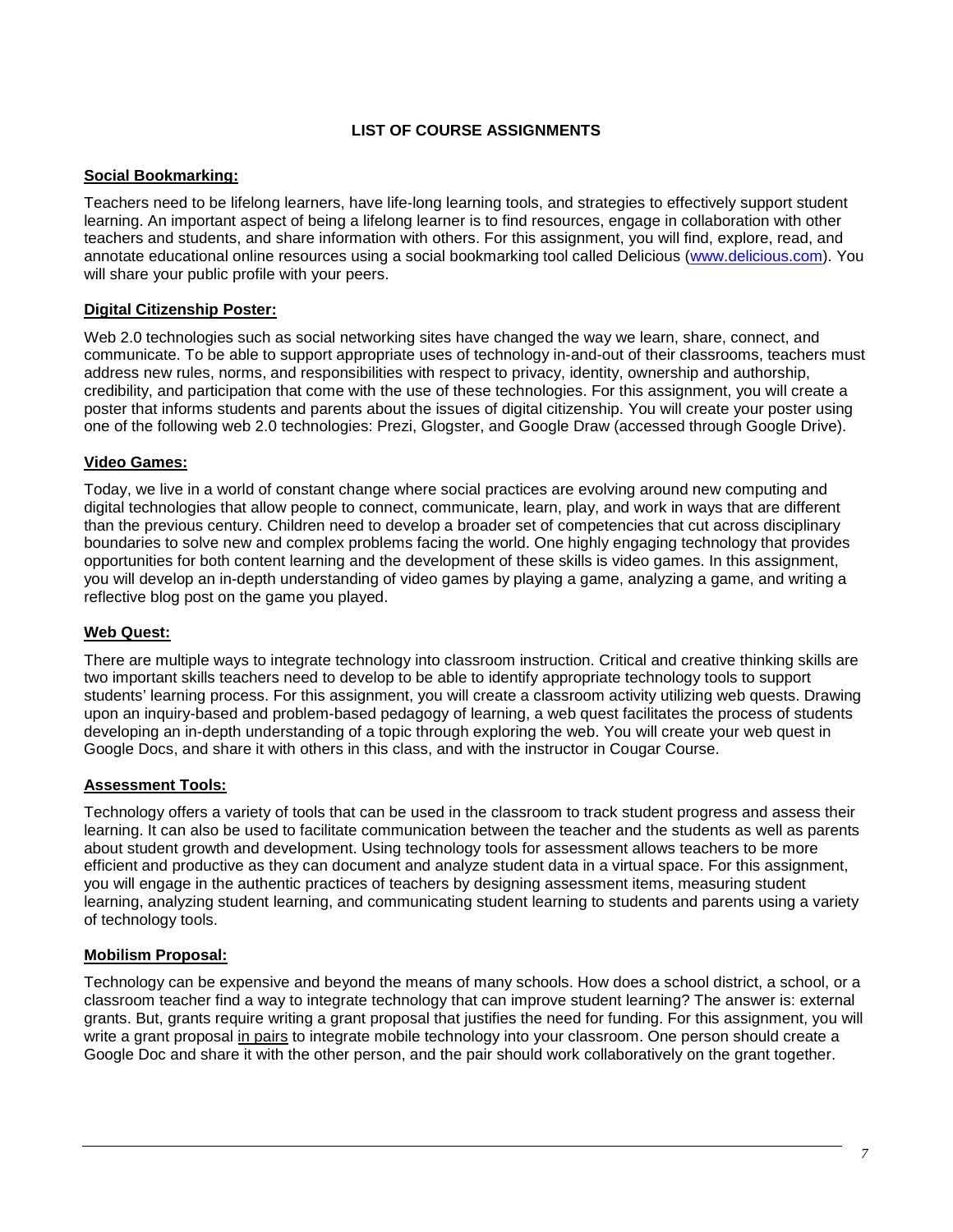## <span id="page-7-0"></span>**Technology Review:**

To be able to integrate technology into the classroom, teachers must develop the skills to successfully evaluate different technologies that exist, and choose the appropriate technology that best meets the needs of their students. For this assignment, you will search, find, test, and write a blog post about a piece of technology that teachers, parents, and students can use to enhance academic content learning. You will create your own blog in Kidblog [\(www.kidblog.org\)](http://www.kidblog.org/), and publish your blog post, and comment on other blogs created by your peers.

### <span id="page-7-1"></span>**Instructional Video Project:**

Students will work in pairs or individually (your choice) to create an instructional video (3-5 minutes) for classroom use. Students will identify the content standards that are met with the instructional video, and the grade level. Students will create storyboard, use digital camera, edit video files, and upload their video and publically share it on YouTube or Vimeo.

### <span id="page-7-2"></span>**Online Teacher Portfolio:**

Students will reflect on ISTE Teacher Standards (1-5) and select artifacts from the course to show evidence for meeting TPE14. The portfolio must include a narrative that describes and provides evidence for how the artifacts meet each standard. Throughout the course, students will work on writing their reflections, and will submit the complete online teacher portfolio as their final project.

#### <span id="page-7-3"></span>**All assignments are due by 23:55 pm on the due date. More information on each assignment can be found on Cougar Course Site.**

## **FORUM POSTS**

In addition to completing assignments, students are expected to engage with the assigned readings and participate in an online discussion forum each week. Each student is responsible for posting an initial post to response to the discussion questions related to the assigned reading(s). Additionally, each student will respond to two peer posts. No credit will be awarded if you miss the deadline for posting on discussion forums. **Forum posts are due by 23:55 pm on the due date. More information on forum posts can be found on Cougar Course Site.**

### **GRADING**

<span id="page-7-4"></span>It is expected that work will be turned in on time and course expectations will be met. Please discuss individual issues with the instructor promptly if extraordinary circumstances prohibit you from turning in assignments on time or participate in course activities. Points will be deducted if assignments are submitted late (10% penalty per day late). No credit will be awarded if the assignment is 1 week late. **No credit will be awarded if you miss the deadline for posting on discussion forums**. Students who wish to revise an assignment must negotiate the requirements of the revision with the instructor. You are responsible for tracking your grades and progress in the course by logging in Cougar Course.

| $94 - 100$ A | $90 - 93$ A- |
|--------------|--------------|
| $87 - 89B +$ | $84 - 86 B$  |
| $80 - 83 B$  | $77 - 79$ C+ |
| 74 – 76 C    | $70 - 73$ C- |
| $60 - 69$ D  | Below 60 F   |

Failure to complete this course with a grade of C+ or better will prohibit a teacher candidate from entering a teaching credential program. You are responsible to track your grades and progress in the course. Attendance will be taken each class. 10 points will be deducted from your overall grade beyond the 80% attendance policy, which means you can only miss the class without penalty only 3 times during the semester.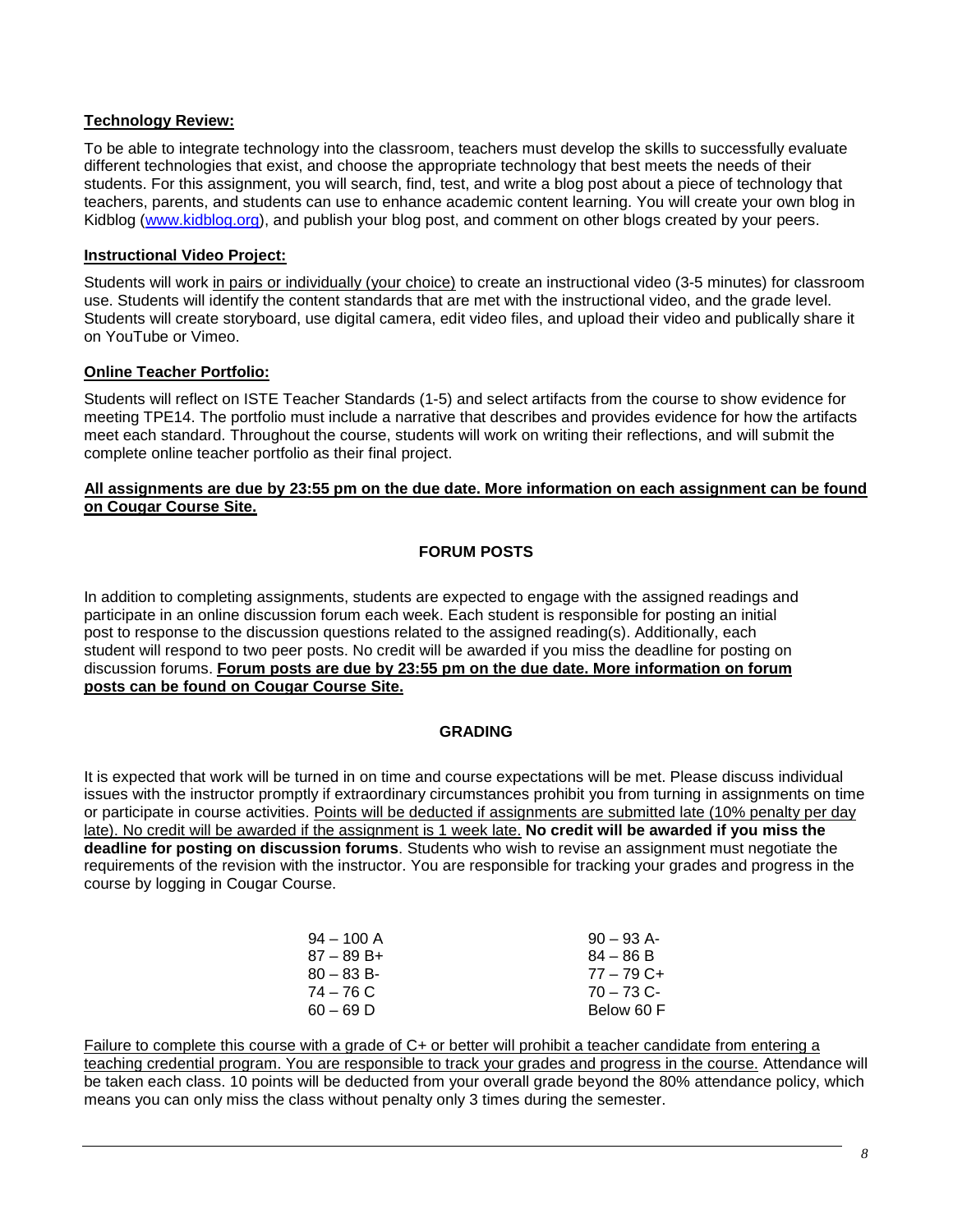| <b>Assignments</b>                                                                                               | <b>Points</b> | <b>Assignments</b>                                                                          | <b>Points</b> |
|------------------------------------------------------------------------------------------------------------------|---------------|---------------------------------------------------------------------------------------------|---------------|
| <b>Social Bookmarking</b>                                                                                        | 40            | <b>Instructional Video Project:</b><br>Pitch&Storyboarding (20 pt.)                         | 100           |
| <b>Digital Citizenship Poster</b>                                                                                | 40            | Final Submission (80 pt.)                                                                   |               |
| <b>Video Games</b>                                                                                               | 40            |                                                                                             |               |
| <b>Web Quest</b>                                                                                                 | 40            | <b>Online Teacher Portfolio:</b>                                                            | 120           |
| <b>Assessment Tools</b><br>Google Form (10 pt.)<br>Chart (10 pt.)<br>Rubric (10 pt.)<br>Online Gradebook (10pt.) | 40            | ISTE T-Standards 1&2 (20 pt.)<br>ISTE T-Standards 3&4 (20 pt.)<br>Final Submission (80 pt.) |               |
| <b>Mobilism Proposal</b>                                                                                         | 40            |                                                                                             |               |
| <b>Technology Review</b>                                                                                         | 40            |                                                                                             |               |
| <b>Forum Posts</b>                                                                                               | <b>Points</b> |                                                                                             |               |
| 25 points x 11:<br>Initial Post (15 pt.)<br>Peer Post (10 pt. x 2)                                               | 275           |                                                                                             |               |
| Total:                                                                                                           |               | 775                                                                                         |               |

# <span id="page-8-0"></span>**Final Exam Statement**

There will be no final exam.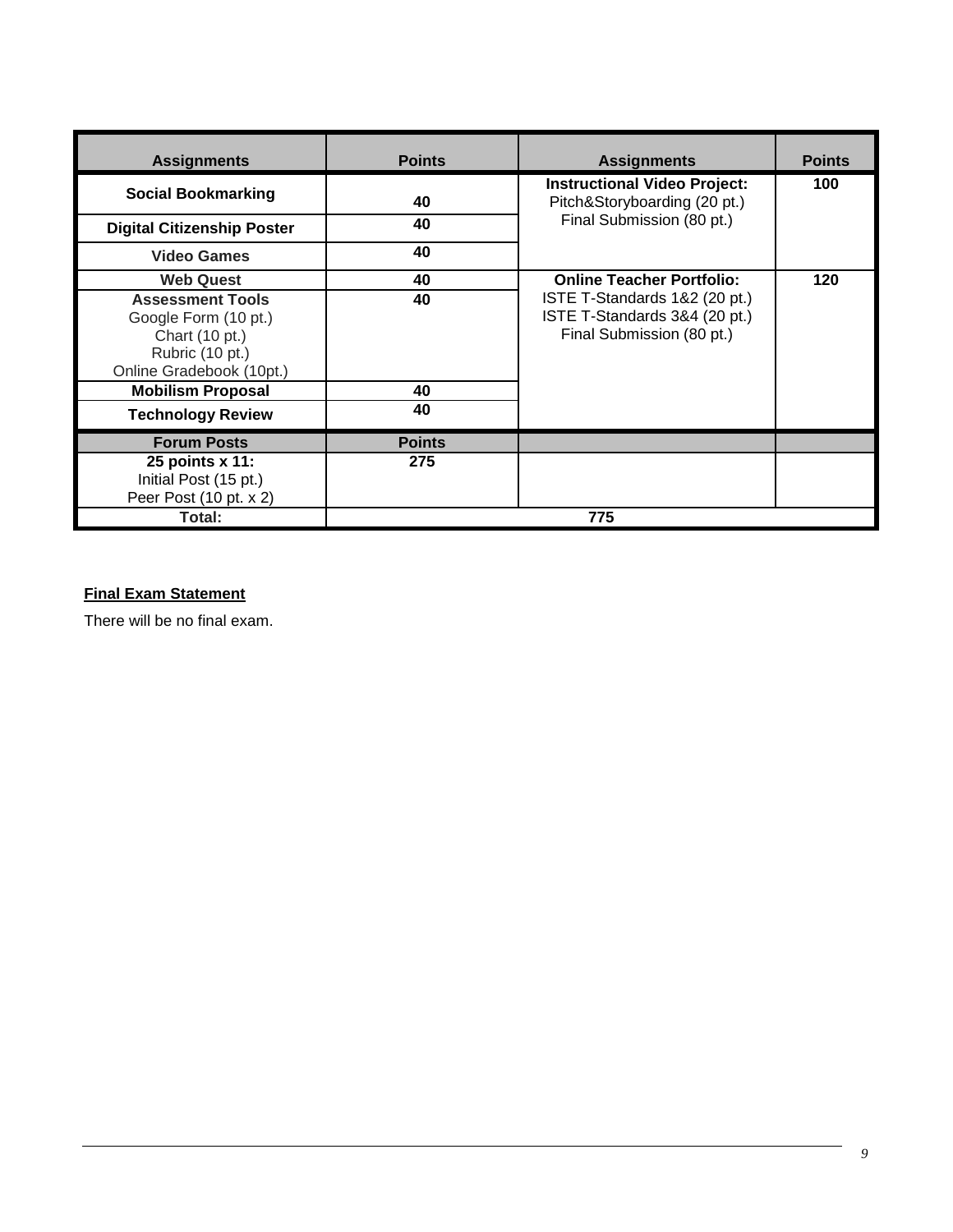## **COURSE SCHEDULE**

<span id="page-9-0"></span>Please note that modifications may occur at the discretion of the instructor. Any changes to assignments will be announced in class OR students will be notified via e-mail. In order to successfully complete this course, *all assignments must be completed* at an acceptable level noted on assignment directions. **All assignments and forum posts are due by 23:55 pm on the due date**.

| <b>Week</b>     | <b>Date</b> | <b>Topics</b>                                                        | <b>Due Dates</b>                                                                                                                                                                                                        |
|-----------------|-------------|----------------------------------------------------------------------|-------------------------------------------------------------------------------------------------------------------------------------------------------------------------------------------------------------------------|
| 1               | Sept. 3     | Introductions<br>&<br><b>Course Overview</b>                         | <b>Forum Post:</b><br><b>Sunday, September 6:</b><br><b>Initial Post Due</b><br>Tuesday, September 8:<br>2 Peer Responses Due                                                                                           |
| $\mathbf{2}$    | Sept. 10    | Web 2.0<br>Technologies<br>&<br>Social Media                         | <b>Forum Post:</b><br><b>Sunday, September 13:</b><br><b>Initial Post Due</b><br>Tuesday, September 15:<br>2 Peer Responses Due<br><b>Assignment: Social Bookmarking</b><br><b>Wednesday, September 16</b>              |
| 3               | Sept. 17    | Digital Citizenship                                                  | <b>Forum Post:</b><br><b>Sunday, September 20:</b><br><b>Initial Post Due</b><br>Tuesday, September 22:<br>2 Peer Responses Due<br><b>Assignment: Digital Citizenship Poster</b><br><b>Wednesday, September 23</b>      |
| 4               | Sept. 24    | Game-based<br>Learning                                               | <b>Forum Post:</b><br><b>Sunday, September 27:</b><br><b>Initial Post Due</b><br>Tuesday, September 29:<br>2 Peer Responses Due<br><b>Assignment: Video Games</b><br><b>Wednesday, September 30</b>                     |
| $5\phantom{.0}$ | Oct. 1      | <b>Online Teacher</b><br>Portfolio<br>&<br><b>Course Reflections</b> | <b>Forum Post:</b><br><b>Sunday, October 4:</b><br><b>Initial Post Due</b><br>Tuesday, October 6:<br>2 Peer Responses Due<br>Assignment: Online Teacher Portfolio (ISTE T-Standards 1&2)<br><b>Wednesday, October 7</b> |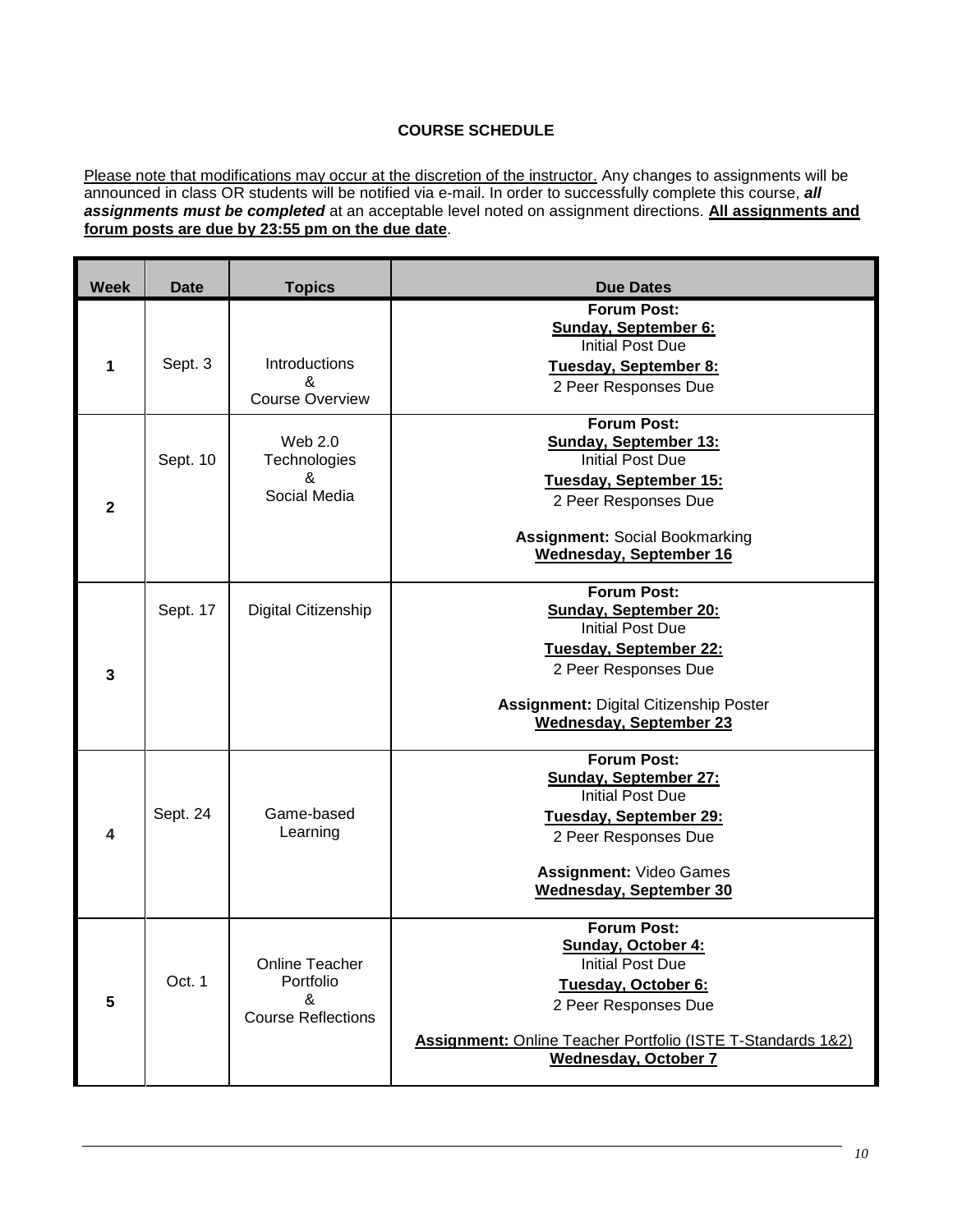| <b>Week</b>    | <b>Date</b> | <b>Topics</b>                                                               | Due Dates                                                                                                                                                                                                                                                      |
|----------------|-------------|-----------------------------------------------------------------------------|----------------------------------------------------------------------------------------------------------------------------------------------------------------------------------------------------------------------------------------------------------------|
| $6\phantom{1}$ | Oct. 8      | Problem-based<br>Learning                                                   | <b>Forum Post:</b><br>Sunday, October 11:<br><b>Initial Post Due</b><br>Tuesday, October 13:<br>2 Peer Responses Due<br><b>Assignment: Web Quest</b><br><b>Wednesday, October 14</b>                                                                           |
| $\overline{7}$ | Oct. 15     | Using Technology<br>for Assessment                                          | <b>Forum Post:</b><br><b>Sunday, October 18:</b><br><b>Initial Post Due</b><br>Tuesday, October 20:<br>2 Peer Responses Due<br><b>Assignment: Assessment Tools</b><br><b>Wednesday, October 21</b>                                                             |
| 8              | Oct. 22     | Mobile Learning                                                             | <b>Forum Post:</b><br>Sunday, October 25:<br><b>Initial Post Due</b><br>Tuesday, October 27:<br>2 Peer Responses Due<br><b>Assignment: Mobilism Proposal</b><br><b>Wednesday, October 28</b>                                                                   |
| 9              | Oct. 29     | Evaluating<br>Educational<br>Technology                                     | <b>Forum Post:</b><br><b>Sunday, November 1:</b><br><b>Initial Post Due</b><br>Tuesday, November 3:<br>2 Peer Responses Due<br><b>Assignment: Technology Review</b><br><b>Wednesday, November 4</b><br>Main Blog Post<br>Friday, November 6<br>2 Peer Comments |
| 10             | Nov. 5      | <b>Professional Online</b><br>Communities<br>&<br><b>Course Reflections</b> | <b>Forum Post:</b><br><b>Sunday, November 8:</b><br><b>Initial Post Due</b><br>Tuesday, November 10:<br>2 Peer Responses Due<br>Assignment: Online Teacher Portfolio (ISTE T-Standards 3&4)<br><b>Wednesday, November 11</b>                                   |